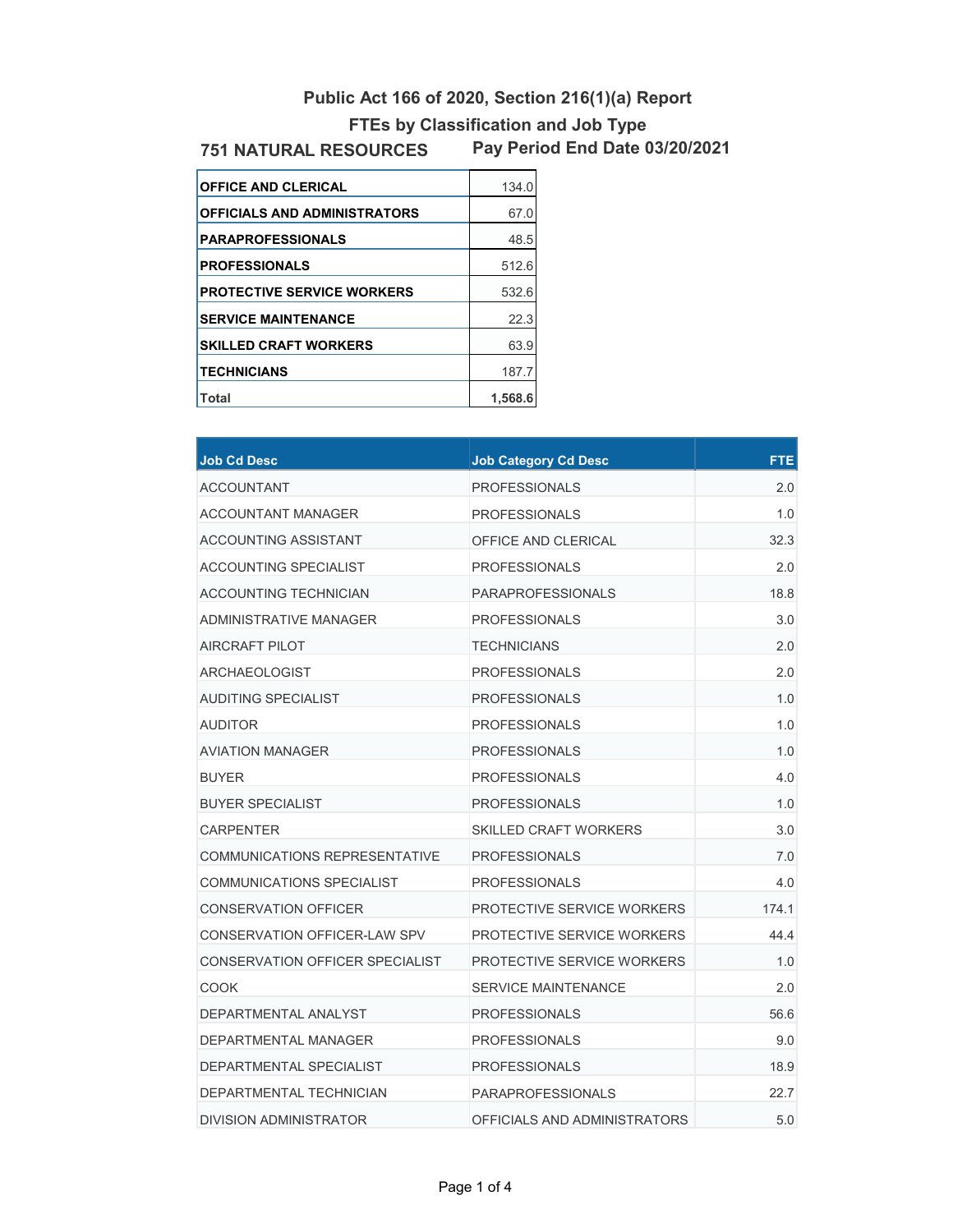| <b>Job Cd Desc</b>                  | <b>Job Category Cd Desc</b>       | <b>FTE</b> |
|-------------------------------------|-----------------------------------|------------|
| <b>DRAFTING TECHNICIAN</b>          | <b>TECHNICIANS</b>                | 3.0        |
| <b>EDUCATION SPECIALIST</b>         | <b>PROFESSIONALS</b>              | 1.0        |
| EMERGENCY DISPATCHER                | OFFICE AND CLERICAL               | 12.0       |
| EMERGENCY DISPATCH SUPERVISOR       | OFFICE AND CLERICAL               | 2.0        |
| ENGINEERING SPECIALIST              | <b>PROFESSIONALS</b>              | 1.0        |
| <b>ENGINEER MANAGER</b>             | <b>PROFESSIONALS</b>              | 1.0        |
| EQUIPMENT OPERATOR                  | <b>SKILLED CRAFT WORKERS</b>      | 8.0        |
| EQUIPMENT TECHNICIAN                | <b>TECHNICIANS</b>                | 1.0        |
| <b>EXECUTIVE SECRETARY</b>          | OFFICE AND CLERICAL               | 9.6        |
| <b>FACILITIES ENGINEER</b>          | <b>PROFESSIONALS</b>              | 1.0        |
| <b>FACILITY ENGINEERING LIC SPL</b> | <b>PROFESSIONALS</b>              | 1.0        |
| <b>FINANCIAL ANALYST</b>            | <b>PROFESSIONALS</b>              | 5.0        |
| <b>FINANCIAL MANAGER</b>            | <b>PROFESSIONALS</b>              | 4.0        |
| <b>FINANCIAL SPECIALIST</b>         | <b>PROFESSIONALS</b>              | 10.0       |
| <b>FIRE SAFETY OFFICER</b>          | PROTECTIVE SERVICE WORKERS        | 4.0        |
| FIRE SAFETY OFFICER SPV             | PROTECTIVE SERVICE WORKERS        | 1.0        |
| <b>FISHERIES ASSISTANT</b>          | <b>TECHNICIANS</b>                | 10.0       |
| <b>FISHERIES BIOLOGIST</b>          | <b>PROFESSIONALS</b>              | 17.0       |
| <b>FISHERIES BIOLOGY SPECIALIST</b> | <b>PROFESSIONALS</b>              | 3.0        |
| FISHERIES BOAT CAPTAIN SPV          | <b>SKILLED CRAFT WORKERS</b>      | 7.0        |
| <b>FISHERIES TECHNICIAN</b>         | <b>TECHNICIANS</b>                | 45.0       |
| <b>FORESTER</b>                     | <b>PROFESSIONALS</b>              | 82.8       |
| <b>FOREST FIRE OFFICER</b>          | <b>PROTECTIVE SERVICE WORKERS</b> | 44.2       |
| FOREST FIRE OFFICER SUPERVISOR      | PROTECTIVE SERVICE WORKERS        | 14.0       |
| FOREST MANAGEMENT SPECIALIST        | <b>PROFESSIONALS</b>              | 12.0       |
| FOREST TECHNICIAN                   | <b>TECHNICIANS</b>                | 13.0       |
| <b>GENERAL OFFICE ASSISTANT</b>     | OFFICE AND CLERICAL               | 25.8       |
| GEOLOGIST                           | <b>PROFESSIONALS</b>              | 1.0        |
| <b>GRAPHIC ARTS DESIGNER</b>        | <b>TECHNICIANS</b>                | 5.0        |
| <b>GROUNDSKEEPER</b>                | <b>SERVICE MAINTENANCE</b>        | 2.0        |
| HEAVY EQUIPMENT MECHANIC            | <b>PARAPROFESSIONALS</b>          | 5.0        |
| <b>HEAVY EQUIPMENT MECHANIC SPV</b> | <b>SKILLED CRAFT WORKERS</b>      | 1.0        |
| HISTORIAN                           | <b>PROFESSIONALS</b>              | 14.8       |
| HISTORIAN MANAGER                   | <b>PROFESSIONALS</b>              | 2.0        |
| <b>HISTORY SPECIALIST</b>           | <b>PROFESSIONALS</b>              | 3.0        |
| HUMAN RESOURCES DEVELOPER           | <b>PROFESSIONALS</b>              | 1.0        |
| <b>JANITOR</b>                      | <b>SERVICE MAINTENANCE</b>        | 2.0        |
| LABORATORY ASSISTANT                | <b>TECHNICIANS</b>                | 1.0        |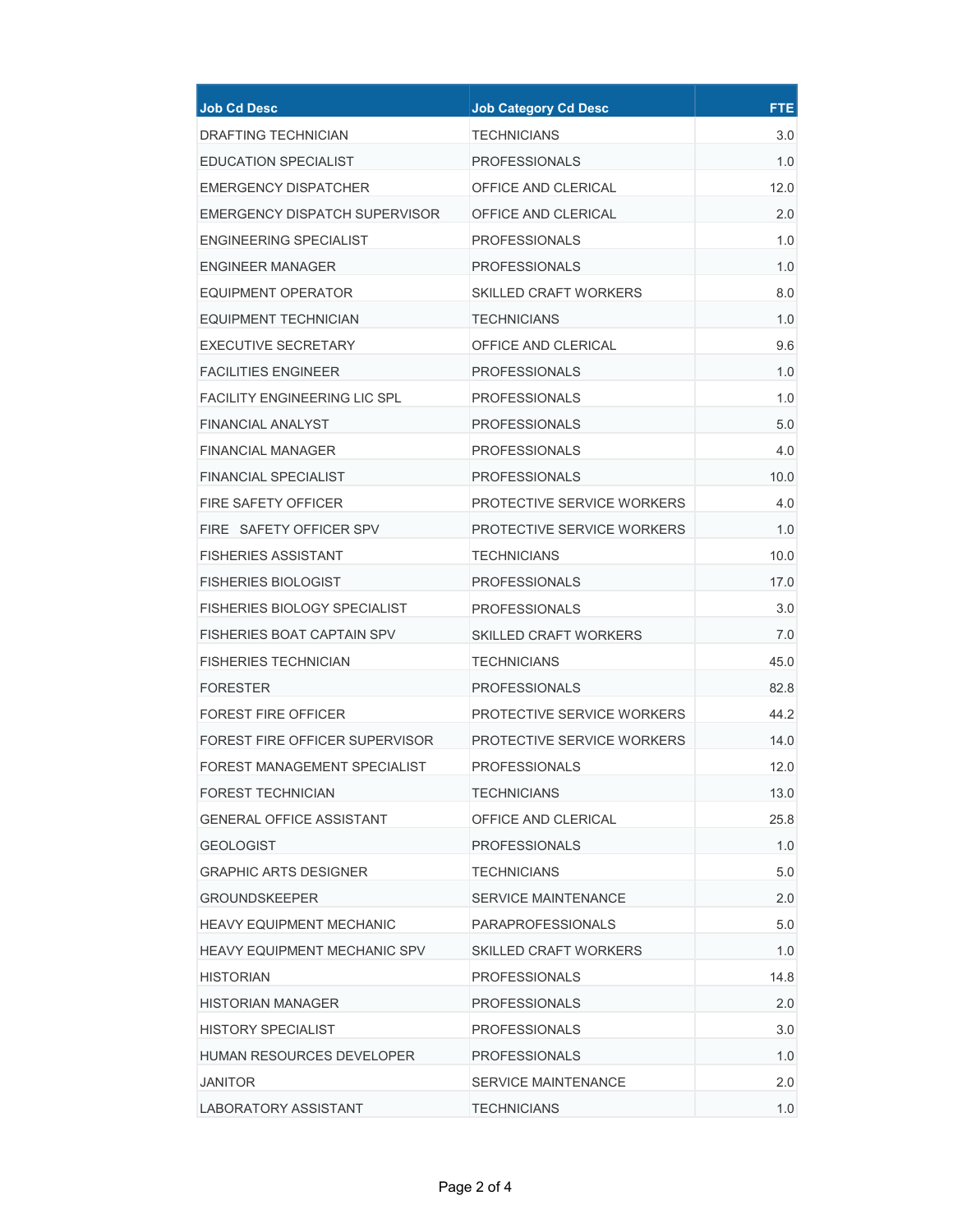| <b>Job Cd Desc</b>                | <b>Job Category Cd Desc</b>  | <b>FTE</b> |
|-----------------------------------|------------------------------|------------|
| <b>LABORATORY SCIENTIST</b>       | <b>PROFESSIONALS</b>         | 1.0        |
| LABORATORY SCIENTIST MANAGER      | <b>PROFESSIONALS</b>         | 0.9        |
| LABORATORY TECHNICIAN             | TECHNICIANS                  | 3.0        |
| LABORER                           | <b>SERVICE MAINTENANCE</b>   | 0.5        |
| LANDSCAPE DESIGNER                | <b>PROFESSIONALS</b>         | 8.0        |
| <b>LANDSCAPE DESIGN MANAGER</b>   | <b>PROFESSIONALS</b>         | 1.0        |
| LANDSCAPE DESIGN SPECIALIST       | <b>PROFESSIONALS</b>         | 4.0        |
| LAND SURVEYOR-LICENSED            | <b>PROFESSIONALS</b>         | 8.0        |
| <b>LAND SURVEYOR MANAGER</b>      | <b>PROFESSIONALS</b>         | 1.0        |
| LIBRARIAN                         | <b>PROFESSIONALS</b>         | 0.8        |
| MACHINIST                         | <b>SKILLED CRAFT WORKERS</b> | 1.0        |
| <b>MAINTENANCE MECHANIC</b>       | <b>SKILLED CRAFT WORKERS</b> | 13.0       |
| MAINTENANCE MECHANIC SPV          | SKILLED CRAFT WORKERS        | 3.0        |
| MEDIA PRODUCTION SPECIALIST       | <b>PROFESSIONALS</b>         | 2.0        |
| NATURAL RESOURCES MANAGER         | PROFESSIONALS                | 47.0       |
| NATURAL RESOURCES TEC SPV         | TECHNICIANS                  | 8.0        |
| OFFICE DIRECTOR                   | OFFICIALS AND ADMINISTRATORS | 4.0        |
| <b>PAINTER</b>                    | <b>SKILLED CRAFT WORKERS</b> | 3.0        |
| PARK AND RECREATION RANGER        | PROTECTIVE SERVICE WORKERS   | 249.9      |
| <b>PARK INTERPRETER</b>           | <b>PROFESSIONALS</b>         | 9.1        |
| PARK RECREATION MANAGER           | <b>PROFESSIONALS</b>         | 24.0       |
| <b>PARK RECREATION SUPERVISOR</b> | <b>TECHNICIANS</b>           | 60.0       |
| PLANT INDUSTRY FIELD SCIENTIST    | <b>PROFESSIONALS</b>         | 1.0        |
| PROCUREMENT TECHNICIAN            | <b>PARAPROFESSIONALS</b>     | 2.0        |
| PROMOTIONAL AGENT                 | PROFESSIONALS                | 5.0        |
| PROMOTIONAL SPECIALIST            | <b>PROFESSIONALS</b>         | 1.0        |
| PROPERTY ANALYST                  | <b>PROFESSIONALS</b>         | 9.0        |
| PROPERTY MANAGER                  | <b>PROFESSIONALS</b>         | 1.0        |
| PROPERTY SPECIALIST               | PROFESSIONALS                | 4.0        |
| RESEARCH BIOLOGIST                | <b>PROFESSIONALS</b>         | 2.0        |
| <b>RESEARCH BIOLOGIST MANAGER</b> | <b>PROFESSIONALS</b>         | 3.0        |
| RESEARCH BIOLOGY SPECIALIST       | <b>PROFESSIONALS</b>         | 12.9       |
| RESOURCE ANALYST                  | <b>PROFESSIONALS</b>         | 27.8       |
| RESOURCE SPECIALIST               | <b>PROFESSIONALS</b>         | 17.0       |
| SECRETARY                         | OFFICE AND CLERICAL          | 49.3       |
| SENIOR EXECUTIVE MAN AST          | OFFICE AND CLERICAL          | 3.0        |
| SENIOR EXECUTIVE SERVICE          | OFFICIALS AND ADMINISTRATORS | 4.0        |
| STATE ADMINISTRATIVE MANAGER      | OFFICIALS AND ADMINISTRATORS | 43.0       |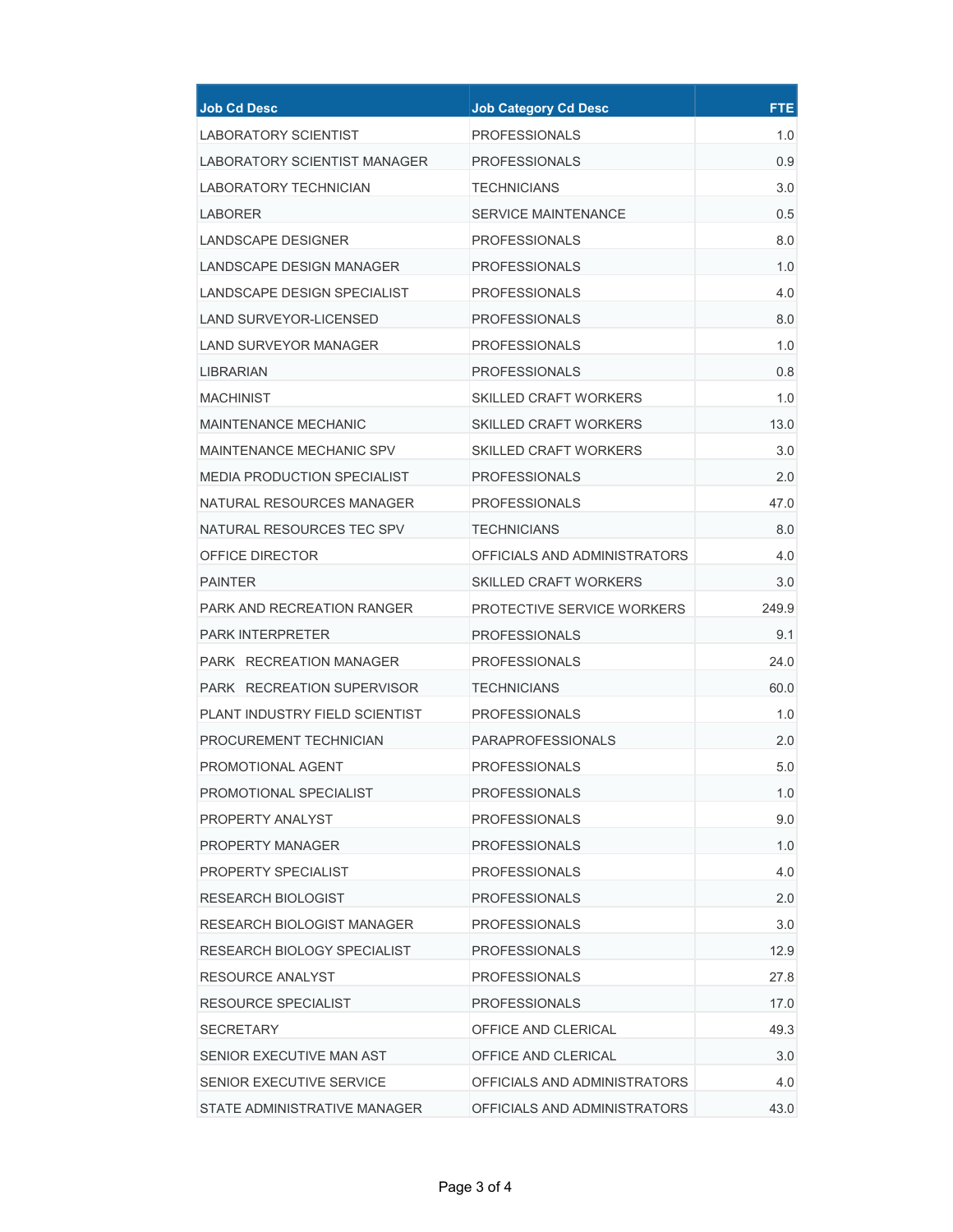| <b>Job Cd Desc</b>                 | <b>Job Category Cd Desc</b>  | <b>FTE</b> |
|------------------------------------|------------------------------|------------|
| STATE ASSISTANT ADMINISTRATOR      | OFFICIALS AND ADMINISTRATORS | 4.0        |
| STATE BUREAU ADMINISTRATOR         | OFFICIALS AND ADMINISTRATORS | 7.0        |
| <b>STATE WORKER</b>                | <b>SERVICE MAINTENANCE</b>   | 15.8       |
| <b>STUDENT ASSISTANT</b>           | <b>TECHNICIANS</b>           | 3.7        |
| SURVEYING TECHNICIAN               | <b>TECHNICIANS</b>           | 3.0        |
| <b>TRADES HELPER</b>               | <b>SKILLED CRAFT WORKERS</b> | 3.0        |
| <b>VETERINARY SPECIALIST</b>       | <b>PROFESSIONALS</b>         | 1.0        |
| WELDER                             | <b>SKILLED CRAFT WORKERS</b> | 1.0        |
| <b>WILDLIFE ASSISTANT</b>          | <b>SKILLED CRAFT WORKERS</b> | 20.9       |
| <b>WILDLIFE BIOLOGIST</b>          | <b>PROFESSIONALS</b>         | 37.0       |
| <b>WILDLIFE BIOLOGY SPECIALIST</b> | <b>PROFESSIONALS</b>         | 10.0       |
| <b>WILDLIFE TECHNICIAN</b>         | <b>TECHNICIANS</b>           | 30.0       |
|                                    |                              | 1,568.6    |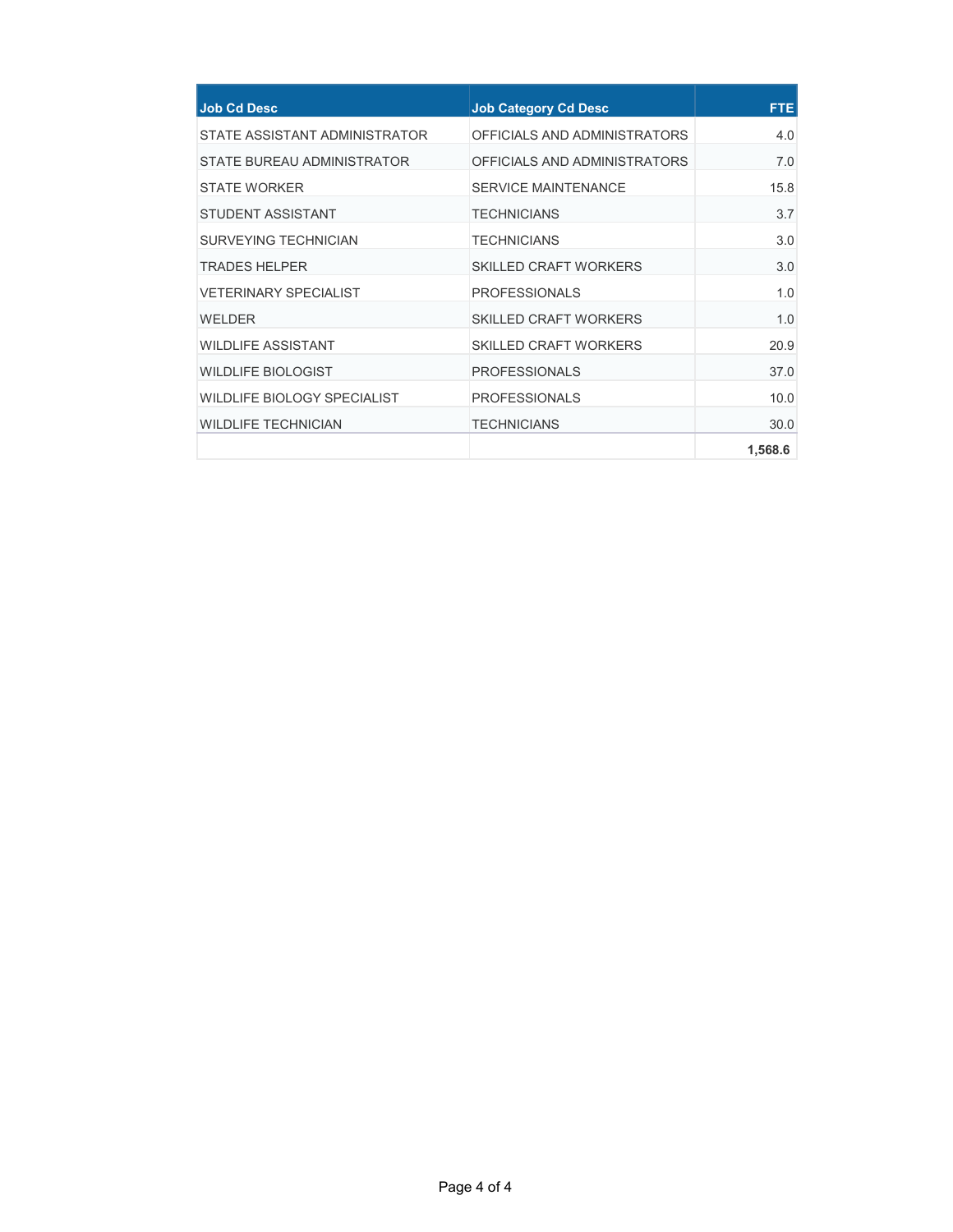**Public Act 166 of 2020, Section 216(1)(b) Report**

**Report ID:** BUD-BPFTE-0064<br>**Run Date:** 04/01/2021<br>**Run Time:** 10:00:42 AM

**SIGMA Department Boilerplate FTE**

**Natural Resources Fiscal Year 2021 Quarterly FTE Comparison**

Pay Period End Date - 3/20/2021

| <b>Appropriation Category</b>                     | <b>Appropriation Name</b>                       | Authorized<br><b>FTEs</b> | <b>Actual FTEs</b> | Authorized Less<br>Actual | <b>Rationale for FTE Difference</b>                                                                                                                                                                                                                           |
|---------------------------------------------------|-------------------------------------------------|---------------------------|--------------------|---------------------------|---------------------------------------------------------------------------------------------------------------------------------------------------------------------------------------------------------------------------------------------------------------|
| DEPARTMENTAL ADMINISTRATION<br><b>AND SUPPORT</b> | Unclassified salaries                           | 6.0                       | 6.0                |                           | 0.0 N/A                                                                                                                                                                                                                                                       |
| DEPARTMENTAL ADMINISTRATION<br>AND SUPPORT        | <b>Executive direction</b>                      | 11.6                      | 12.0               |                           | (.4) Payroll adjustments to be processed in Q3                                                                                                                                                                                                                |
| DEPARTMENTAL ADMINISTRATION<br>AND SUPPORT        | Finance and operations                          | 105.5                     | 91.1               | 14.4                      | State worker positions are not on payroll at this time; hiring for some<br>positions is in progress                                                                                                                                                           |
| DEPARTMENTAL ADMINISTRATION<br><b>AND SUPPORT</b> | Legal services                                  | 4.0                       | 3.0                |                           | 1.0 Vacancy                                                                                                                                                                                                                                                   |
| DEPARTMENT INITIATIVES                            | Invasive species prevention and control         | 13.0                      | 2.4                | 10.6                      | 1 vacancy; 3.3 funded in EGLE; 2 funded in MDARD; further hiring is<br>not planned at this time                                                                                                                                                               |
| COMMUNICATION AND CUSTOMER<br><b>SERVICES</b>     | Marketing and outreach                          | 80.8                      | 68.9               | 12.0                      | Seasonal and short term non-career positions not on payroll at this<br>time of year; hiring for some positions is in progress                                                                                                                                 |
| COMMUNICATION AND CUSTOMER<br>SERVICES            | Michigan historical center                      | 56.5                      | 35.9               | 20.6                      | Seasonal and short term non-career positions not on payroll at this<br>time of year; hiring for some positions is in progress                                                                                                                                 |
| WILDLIFE MANAGEMENT                               | Natural resources heritage                      | 9.0                       | 1.9                | 7.1                       | Seasonal and short term non-career positions not on payroll at this<br>time of year                                                                                                                                                                           |
| <b>WILDLIFE MANAGEMENT</b>                        | Wildlife management                             | 221.5                     | 156.2              | 65.3                      | Seasonal and short term non-career positions not on payroll at this<br>time of year                                                                                                                                                                           |
| <b>ISHERIES MANAGEMENT</b>                        | Aquatic resource mitigation                     | 2.0                       | 2.1                |                           | $(.0)$ N/A                                                                                                                                                                                                                                                    |
| FISHERIES MANAGEMENT                              | Fish production                                 | 63.0                      | 43.7               | 19.3                      | Seasonal and short term non-career positions not on payroll at this<br>time of year                                                                                                                                                                           |
| FISHERIES MANAGEMENT                              | Fisheries resource management                   | 158.5                     | 115.6              | 42.9                      | Seasonal and short term non-career positions not on payroll at this<br>time of year; hiring for some positions is in progress                                                                                                                                 |
| AW ENFORCEMENT                                    | General law enforcement                         | 293.0                     | 253.2              |                           | 39.8 Planning to fill some positions in the 3rd quarter                                                                                                                                                                                                       |
| PARKS AND RECREATION DIVISION                     | Forest recreation and trails                    | 62.7                      | 32.3               | 30.4                      | Seasonal and short term non-career positions not on payroll at this<br>time of year                                                                                                                                                                           |
| PARKS AND RECREATION DIVISION                     | MacMullan conference center                     | 15.0                      | 8.9                |                           | 6.1 Hiring for some positions is in progress                                                                                                                                                                                                                  |
| PARKS AND RECREATION DIVISION                     | Recreational boating                            | 175.4                     | 89.9               | 85.5                      | Seasonal and short term non-career positions not on payroll at this<br>time of year; hiring for some positions is in progress                                                                                                                                 |
| PARKS AND RECREATION DIVISION                     | State parks                                     | 718.1                     | 375.9              | 342.2                     | Seasonal and short term non-career positions not on payroll at this<br>time of year; hiring for some positions is in progress                                                                                                                                 |
| MACKINAC ISLAND STATE PARK<br><b>COMMISSION</b>   | Historical facilities system                    | 13.0                      | 8.2                | 4.8                       | Seasonal and short term non-career positions not on payroll at this<br>time of year; hiring for some positions is in progress                                                                                                                                 |
| MACKINAC ISLAND STATE PARK<br>COMMISSION          | Mackinac Island State Park operations           | 4.0                       | 1.0                | 3.0                       | Seasonal and short term non-career positions not on payroll at this<br>time of year                                                                                                                                                                           |
| OREST RESOURCES DIVISION                          | Cooperative resource programs                   | 11.0                      | 6.3                | 4.7                       | Further hiring is not planned at this time due to insufficient federal<br>funding this quarter                                                                                                                                                                |
| FOREST RESOURCES DIVISION                         | Forest management and timber market development | 185.0                     | 145.1              | 39.9                      | Seasonal and short term non-career positions not on payroll at this<br>time of year; hiring for some positions is in progress; some employee<br>time is charged to other lines as appropriate based on work duties; Q1<br>payroll adjustments processed in Q2 |
| OREST RESOURCES DIVISION                          | Forest management initiatives                   | 8.5                       | 6.8                | 1.7                       | Further hiring is not planned at this time due to insufficient funding this<br>quarter                                                                                                                                                                        |
| FOREST RESOURCES DIVISION                         | Minerals management                             | 20.0                      | 15.9               | 4.1                       | 1 funded in DTMB; 1.1 vacancy; further hiring is not planned at this<br>time                                                                                                                                                                                  |